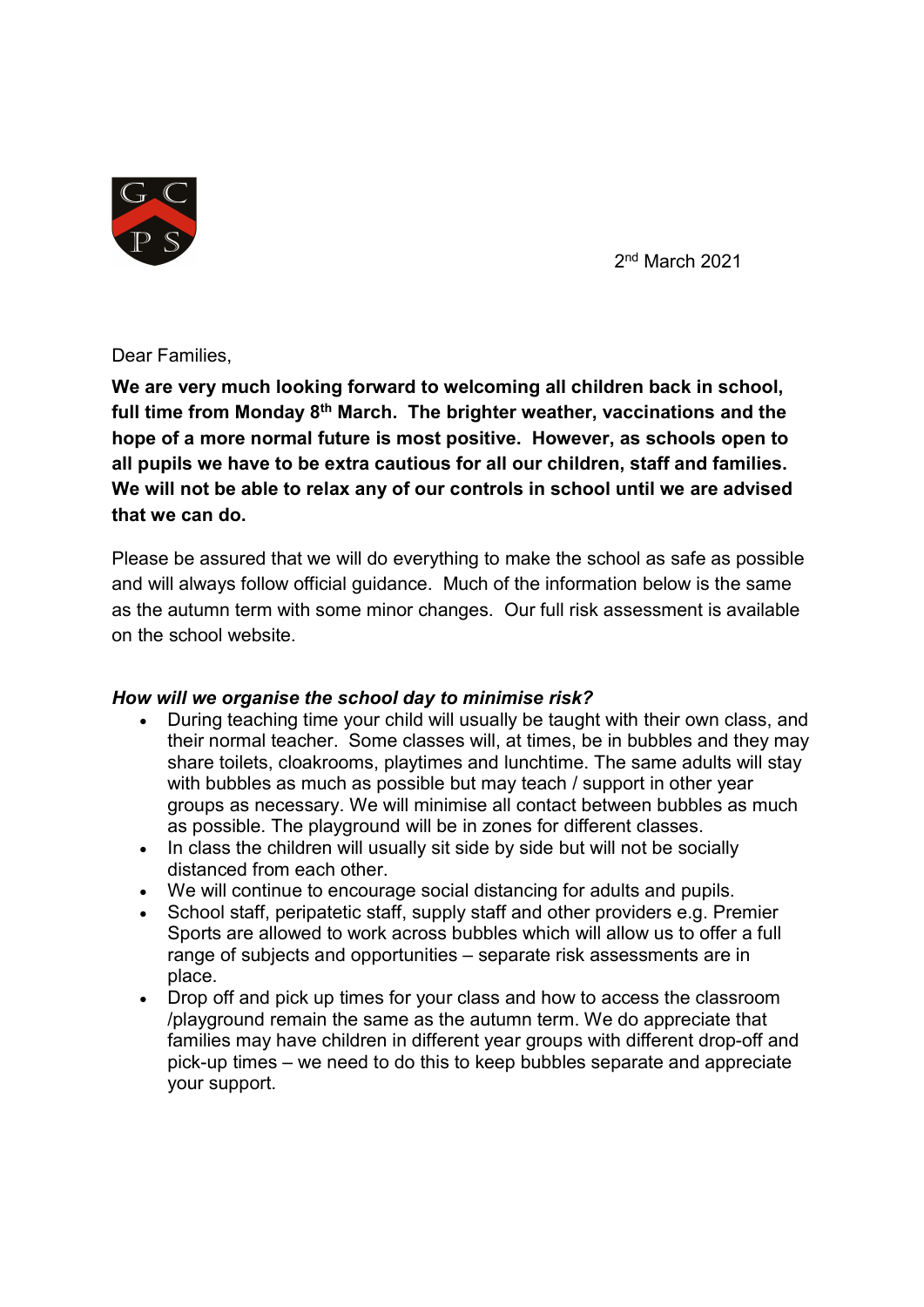- Please do not arrive too early for drop off or pick up and once your child has gone in to school or you have picked them up we are asking you to then leave the school premises quickly. This will minimise the number of people gathered in one place.
- All adults are required to wear masks on school premises, both inside and out.

| <b>Year Group</b> | Drop Off Pick up |      |
|-------------------|------------------|------|
| Reception         | 9.05             | 3.25 |
| Year 1            | 8.55             | 3.15 |
| Year 2            | 8.55             | 3.15 |
| Year <sub>3</sub> | 9.05             | 3.40 |
| Year 4            | 8.45             | 3.20 |
| Year 5            | 8.55             | 3.30 |
| Year <sub>6</sub> | 8.55             | 3.30 |

- Only one adult should accompany the child and parents/carers must not enter the building or gather at the school gates/ doors. Pupils should not be coming to school before their drop off time.
- Contact with parents / carers will continue to be remote emails and phone calls. Adults will have to have a pre-arranged appointment to come in to school.
- Pupils are expected to wear full school uniform  $-$  teachers may request PE kits on certain days. The advice is that uniforms do not need washing daily.
- Adaptations have been made, where necessary to give extra space and support to ensure more distance is available in classrooms
- Playtimes and lunchtimes will operate on a rota system with pupils playing and eating in bubbles. School lunches will be packed lunch some days and hot meals another. Pupils will eat outside if possible, in classrooms or in the hall. Tables and chairs if used for more than one sitting will be cleaned in between use.
- Movement around school will be kept to a minimum in order to reduce the risk of contact
- Equipment pupils can bring in to school must be limited. If possible no lunchboxes, hats or coats, most books, stationery, mobile phones or any other items that are not essential. Bags are allowed but should be limited in size and any items brought into school should not be shared with anyone else.
- There will be no large gatherings, no day or residential visits or large group assemblies until guidance allows.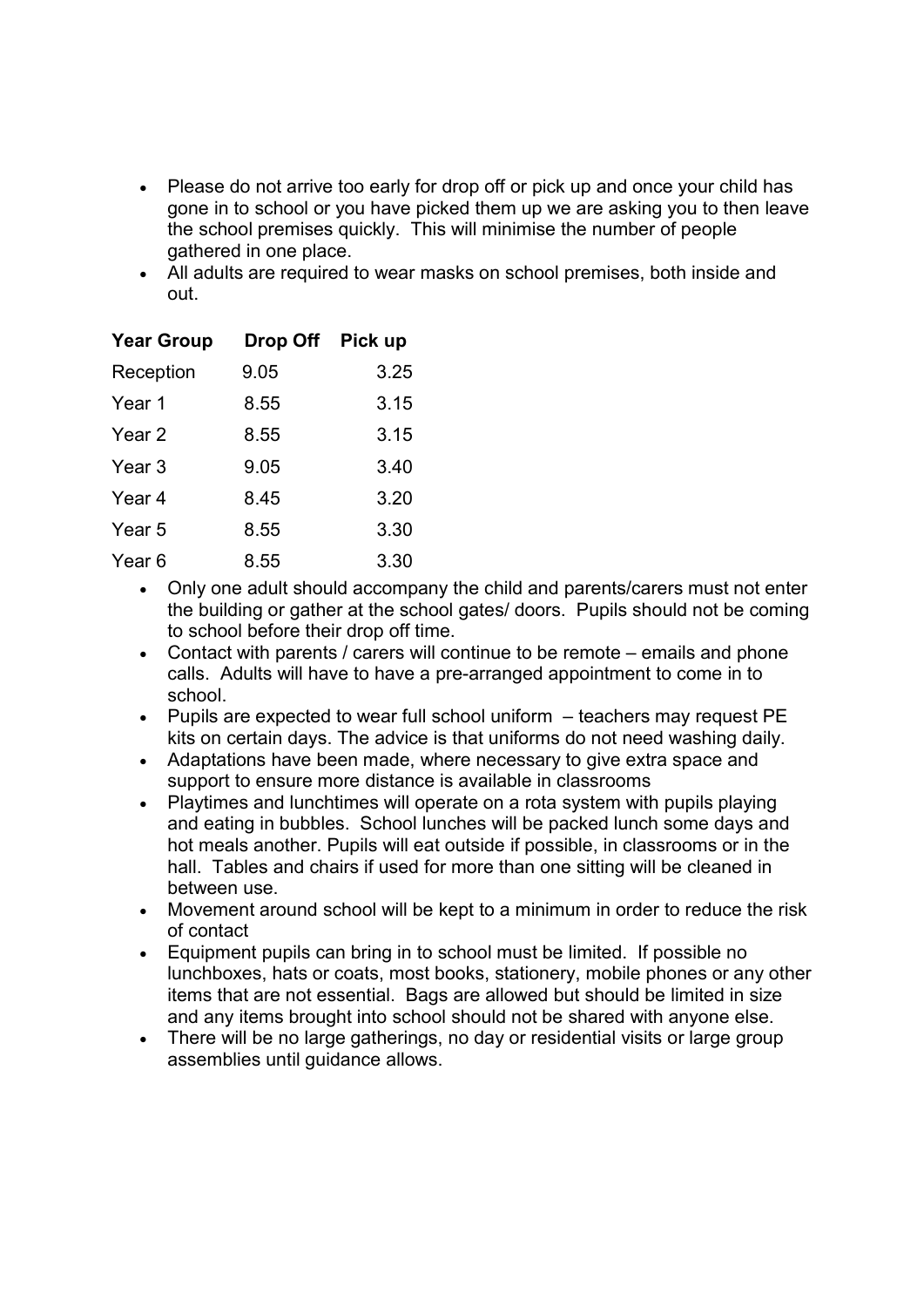- Some extra-curricular activities are allowed from  $8<sup>th</sup>$  March Premier Sports and homework clubs will resume as they are a continuation of our main curriculum. Other extra-curricular activities will be offered once the advice allows.
- Wraparound care before and after school clubs will be operating with juniors and infants as distinct, consistent groups.

#### How will we reduce the risk of infection in school?

- School has full and comprehensive risk assessments and action plans in place – these have been written in consultation with staff and governors and follow all official guidance.
- All adults and children are aware of the required hygiene and handwashing regime, which includes:
- Frequently washing their hands with soap and running water for 20 seconds and drying thoroughly or hand sanitiser.
- Cleaning their hands regularly, including when they arrive at school, when they return from breaks, when they change rooms and before and after eating
- Embedding the 'catch it, bin it, kill it' approach
- Encouraging pupils to clean their hands thoroughly after using the toilet
- hand sanitisers available around school (older pupils able to bring, but not share, their own)
- The DfE have stated that face coverings are not needed during the school day by the pupils in primary schools. Masks if misused may inadvertently increase the risk of transmission. If a child does come to school wearing a mask they will have to remove it before they enter the school – this will need to be done correctly and without touching their face. The mask will need to be put in their bag, ideally in a plastic bag and not removed before they get home. Parental requests for their child to wear a mask in school will be by agreement with the headteacher.
- Enhanced cleaning schedule in line with government guidance
- Avoid contact between bubbles where possible
- Staff maintain distance for pupils and other adults as much as possible
- The wearing of PPE is not recommended staff will wear PPE though for first aid, intimate care, supervising children who are ill / showing symptoms of COVID 19 while waiting for parents. Staff will wear masks when working closely with pupils and when moving around school.
- Movement in classrooms will be restricted in order to reduce the risk of contact
- Doors will be propped open, windows opened and rooms well ventilated this has been given even higher importance in the latest guidance.
- We will learn outside as much as possible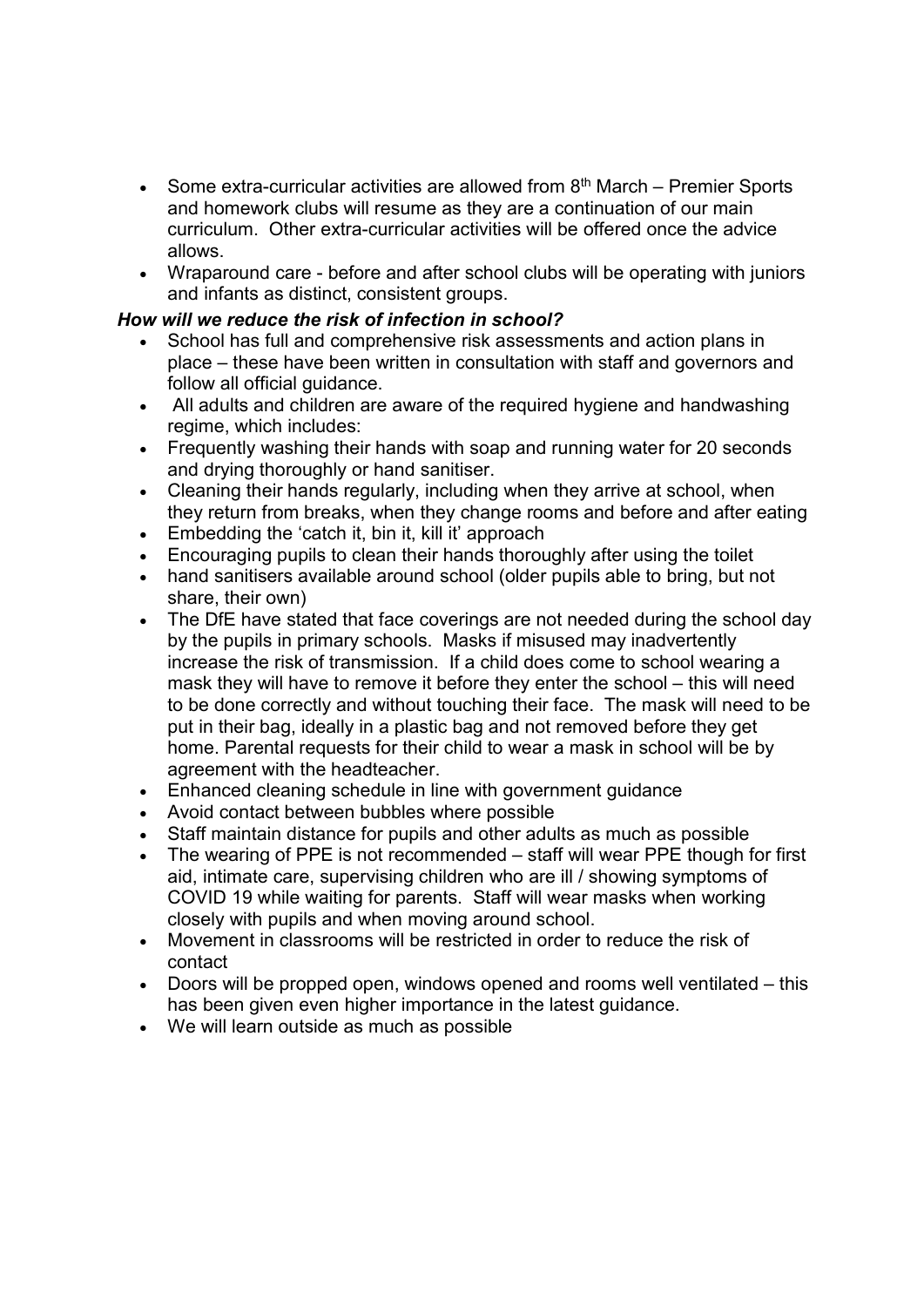- Junior children can bring a healthy mid-morning snack in to school (not crisps/chocolate etc.). Snacks for the juniors will be available as normal for purchase from the school kitchen staff. Complimentary fruit for infants will be provided so a snack from home will not be required.
- Staff now have access to Lateral Flow Tests which are administered twice weekly
- Approximately 35% of staff have already had their first vaccination

## How will we ensure pupil wellbeing?

- There will be a focus on pastoral support and physical and mental wellbeing
- Individual and group support will be offered if needed
- The Behaviour Policy and Safeguarding Policy will continue to reflect any new expectations and rules etc
- Additional teaching and discussion will happen as they naturally occur

## What will the children be learning?

- The curriculum as always will include a wide range of subjects with maths and English prioritised
- During lockdown 3, school remained open for key workers / vulnerable with approx. 25% of the pupils in. Staff have continued to cover our curriculum with key workers and remote learning – teachers have shared with each other teaching and learning for their year group. From March 8th we will implement our recovery curriculum which will follow our normal provision with adaptations as necessary. There will be a period of assessment to allow us to see where pupils' needs are and to implement catch up work as needed.
- While we need to ensure the next stage of the pupils' education is secure, we will also focus on their well-being, health and transition.
- Residential visits are still not allowed the Year 6 visit has been cancelled and we are currently reviewing the Year 5 visit in July.
- Outdoor PE sessions will be prioritised where possible we are able to work with our usual sports coaches, clubs and organisations for extracurricular activities – all separately risk assessed.
- Pupils will continue to have access to reading books, once returned these will then be removed for a period of time before going back in the library.
- Homework will continue as usual.

# What if my child becomes unwell with COVID symptoms?

- If your child becomes unwell in school, you will be contacted immediately to come and collect them. While they wait they will be placed away from the other children and looked after by a member of staff who will need to wear PPE
- Schools will be required to engage with the NHS Test and Trace process.